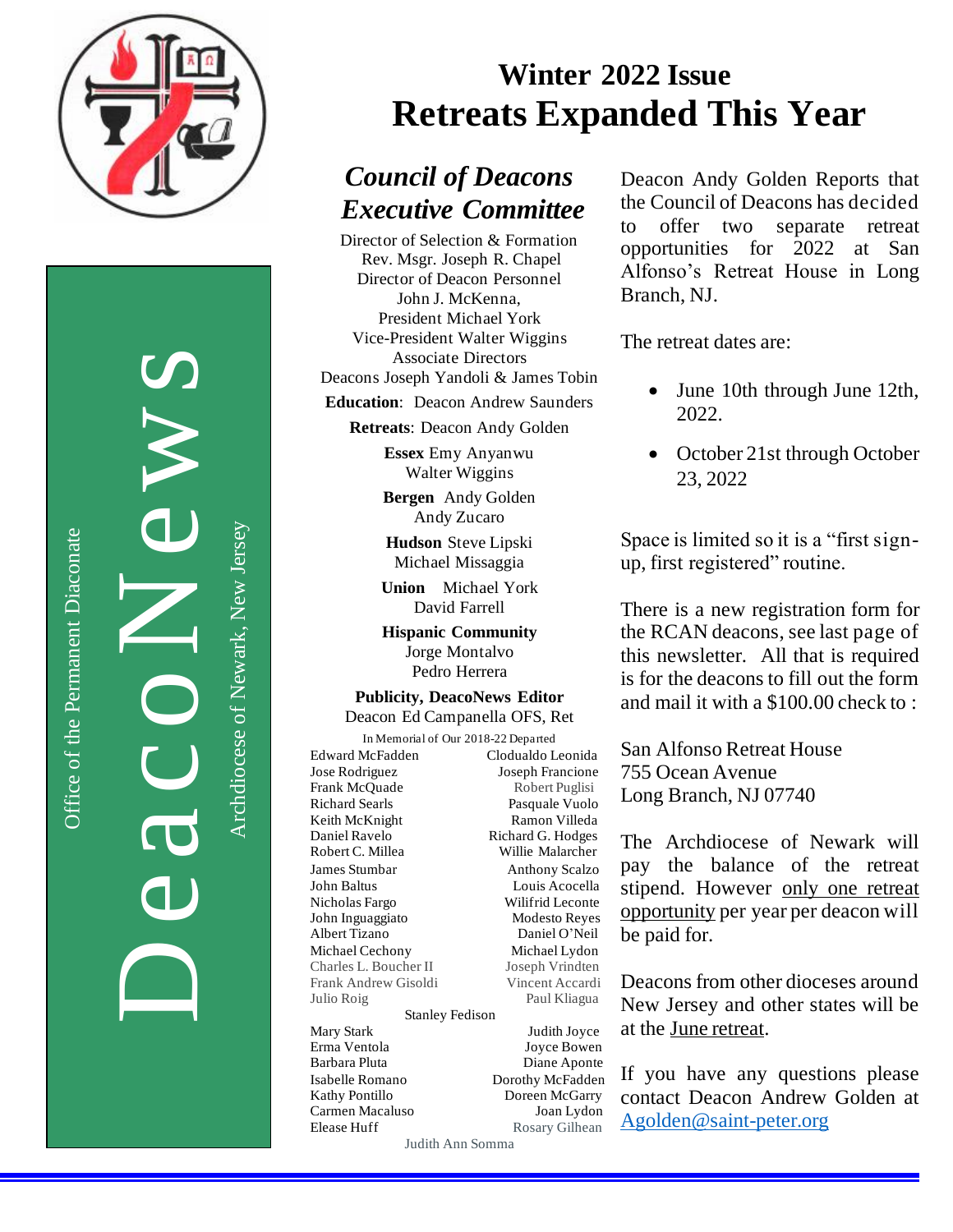#### *Spotlite Deacon Paul Zeller*



Deacon Paul Zeller grew up an active parishioner of St. Pius X, where he received his Sacraments of Initiation. As an altar boy, he met the late

Deacon Dick Hodges and first learned about the Diaconate. Deacon Dick was a gentle man, who helped Paul grow in faith. After one particular encounter with Deacon Dick, Paul remembers saying, "I know I want to get married and have a family, but I could be a Deacon like Deacon Dick one day."

After Confirmation, Paul briefly stepped away from the Church, and to this day will tell you those were the darkest times of his life.

That all changed when he met Chrissy. Soon after they started dating, he began attending Immaculate Conception in Norwood with her and was introduced to Deacon James (Jim) Pulliate. When they decided to get married, they approached Deacon Jim to officiate, and after their first meeting, Paul said to Chrissy, "I think I may be a Deacon one day."

Deacon Jim married them in 1998 and they settled in Westwood. Paul worked in NYC, in the Information Technology field, as he and Chrissy started their family. Chrissy left her career in technical writing to raise their sons Zach and Jason.

Fast forward to 2012, and the Zeller family were parishioners at St. Andrew's in Westwood. One day after Mass, Deacon Robert (Bob) Pontillo approached Paul and asked him, "Have you ever considered becoming a Deacon?" Paul answered, "Most of my life, but I never knew what to do about it." It was then that Deacon Bob took Paul under his wing, and led him to the formation program.

Deacon Paul was ordained July 11, 2020. Because of the pandemic, ministry looked nothing like what he expected, but under the guidance of Deacon Bob, his good friend Deacon Andy Zucaro, and Monsignor Joseph Chapel his Pastor, he is finding his stride. Deacon Paul feels called to help with formation, bringing people closer to God however he can. He currently helps lead the Liturgy ministry, assists with RCIA, leads adult formation sessions for the parish's Family Based Religious Education program, and assists Monsignor Chapel with formation of the current Deacon class. Deacon Paul starts every morning with the following prayer, "Thank you for my life, thank you for my wife, and thank for my two beautiful sons. God, please give me the strength, wisdom, patience, and love to do your Will today."

## *Bishop Saparito visits St Peter's in River Edge*

By Deacon Paul Kazanecki



On Saturday, January 22, 2022, St. Peter the Apostle

Church,

River Edge was blessed to have a pastoral visitation from Bishop Michael A. Saparito, who serves as the auxiliary bishop of Bergen County. The Bishop plans to visit each of the parishes in Bergen over a period of time.

Although Bishop Saparito has been back to St. Peter's several times since his installation in 2020 the recent pastoral visitation was a special homecoming as his second assignment during his holy priesthood was at St. Peter's from 1994 to 1999.

The bishop's visitation began with a luncheon with the parish's pastoral staff and members of the Pastoral and Finance Councils. The luncheon was followed by individual substantive sessions with the Pastoral and Finance Councils, pastoral staff, and the principal of St. Peter's Academy. Included on the schedule was a separate meeting with the deacons of the parish: Deacon Edward Bowen, Deacon Andy Golden, and Deacon Paul Kazanecki.

The Bishop's visitation and dialogue focused on the strengths and challenges of each of our ministries and concluded with the celebration of the 5:00 pm Mass.

#### *Deacon Retreat News*



By Deacon Andy Golden Archdiocesan Retreat Coordinator

On October 24, 2021 at San Alfonzo's retreat house in Long Branch, N.J, our Deacon Rereats resumed.

Warm early fall breezes greeted the Deacons on our annual retreat at San Alfonso Retreat House in Long Branch, NJ.

It was a wonderful time of the year to get a way and be with God and each other.

Father John Collins, who is the rector and director of the retreat house, led the Newark deacons in the talks and prayers over the weekend. He was assisted by Father John McGowan and Father Tom McCluskey of the Redemptorists.

All the talks were centered on Pope Francis's encyclical "Fratelli Tutti" (On Fraternity and Social Friendship). This encyclical is a pre-cursor to the worldwide Synod on Synodality that was recently initiated in the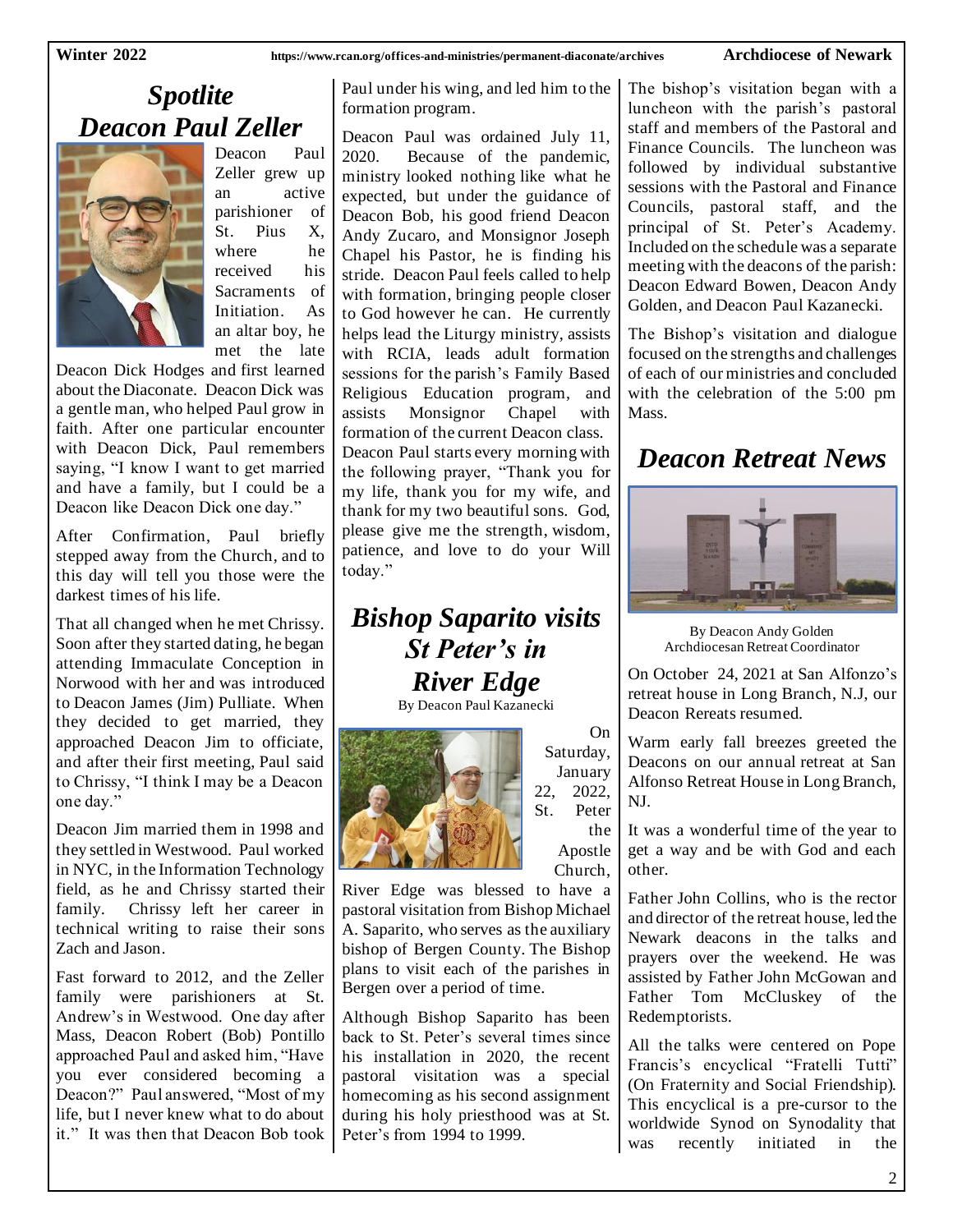Archdiocese of Newark and its parishes.

The Covid Pandemic did influence our retreat. San Alfonso's Covid protocols are strict as Long Branch is considered a "covid hot zone".

The number of deacons that could attend was limited to 18 as each retreatant could only use one bathroom thus reducing the number of available rooms.

We celebrated mass with the Knights of Columbus in the large conference since



the chapels were too small to maintain a six foot distance from each other. Finally, the seating in the dining room could only permit two persons per table.

There were many first timers at the retreat. We were able to gather and talk in small groups.

It was difficult to pull this retreat off with all the restrictions, but I'm glad we did and I believe it was very fruitful for all those who attended.

As noted on page one, the Deacon Council has decided to offer two separate retreat opportunities. In addition to the late October retreat. See last page for a special sign-up form for the RCAN deacons.

Deacons from other dioceses around New Jersey and other states will be at the June retreat. San Alfonso will have a special registration form for the Newark Deacons. A \$100 deposit per deacon will be required by San Alfonso.

The Archdiocese of Newark will pay the balance of the retreat stipend. However only one retreat opportunity per year per deacon will be paid for.

*Wives & Widows of Deacons News*



by Misty Mantineo

The yearly "Diaconate Wives' Day of Renewal" took place on October 30, 2021 at Mount Saint Mary House of Prayer. We had a lovely day of renewal



at the House of Prayer in Watchung in October. Although the group was small in number, it was a richly rewarding day.

Our ladies renewed friendships and made new ones, and felt particularly blessed to be ministered to once again by Sister Judy Schiavo. Monsignor Ed Bradley provided us with Reconciliation and Mass, assisted by Deacon Joe Mantineo. The hospitality provided by the Sisters was, as always, exceptional. All precautions were in place so that those present would be protected from Covid transmission. The diaconate wives once again are most grateful to Deacon John McKenna for making this day possible and invite

all to join them in showing this appreciation by making a donation to The Saint Lawrence Fund.

The Day of Renewal for 2022 is scheduled for Saturday, October 29, 2022. We invite all diaconate wives to mark the date on your calendar and look for the letter which will be mailed out early in September 2022 so that you can reserve a place at that day.

Please take note that will **not** be hosting the Memorial Mass for Deceased Deacons and Deacons' Wives of the Archdiocese of Newark this year due to Archdiocesan covid safety precautions. Normally, that is celebrated the last Saturday in April or the first Saturday in May.

Last year, Ron and Annemarie Ronacher and Joe and I arranged for Masses to be offered for that intention. We plan to do the same this year and invite any member of the diaconate community to arrange for a Mass to be offered during 2022 for that intention as well.

Hav a Blessed 2022

## *Deacon Stanley Fedison*



Stanley F. Fedison, 84, of Woodcliff Lake, NJ, passed away on Sunday, January 9, 2022. Beloved

husband of Jean Fedison (Cursi) for 53 years. Devoted father of Chris Fedison of Woodcliff Lake NJ, and Diana Bohane and her husband David of Canton, MA. Loving grandfather of Ava and Ellie Bohane. Dear brother of Robert Fedison and his wife Bernadette, and his sister, the late Maryanne Gallagher, and her late husband, Robert Gallagher.

Born in Brooklyn, NY, Stan served as Altar Boy for 7 years at the Most Holy